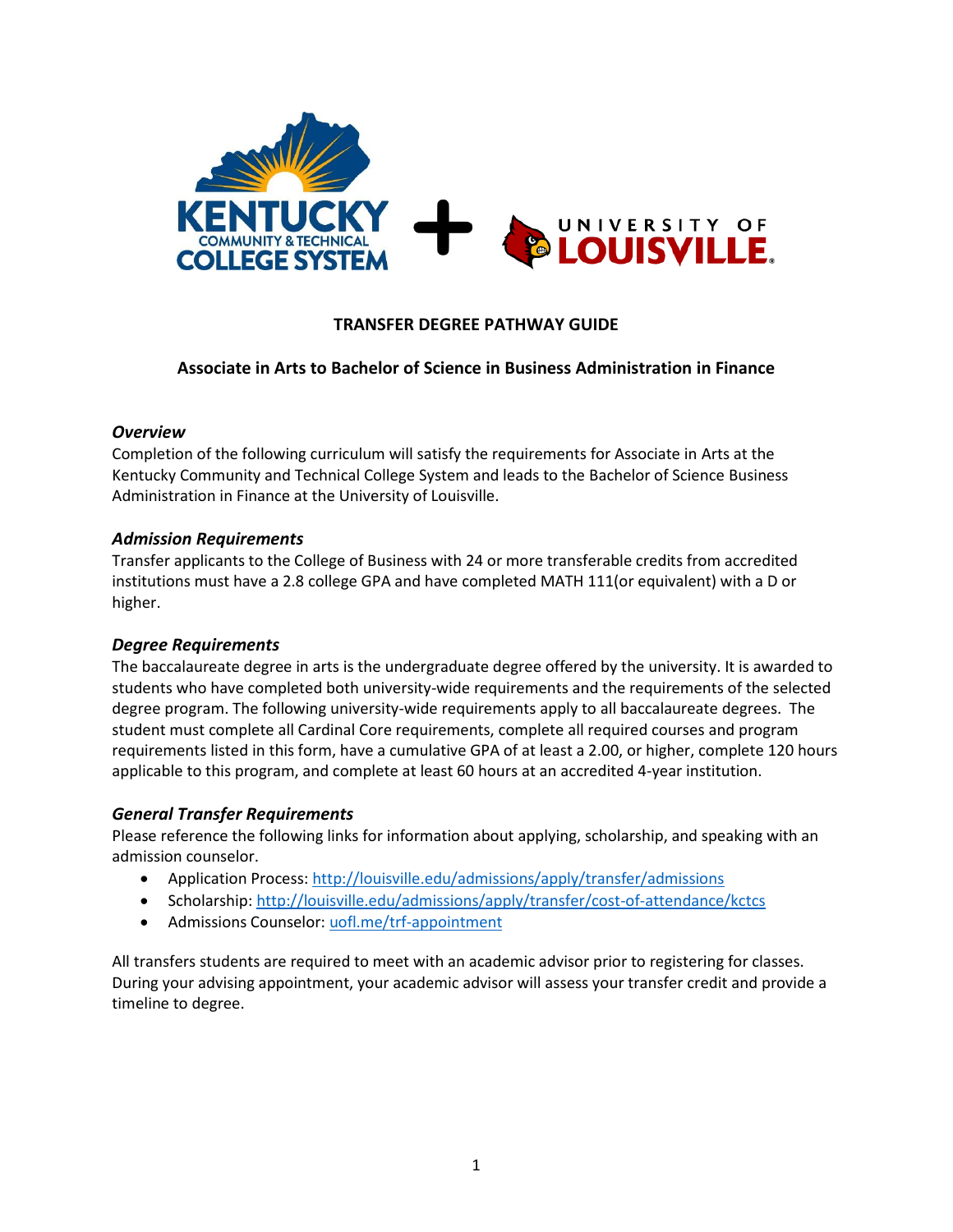## **Associate of Arts to Bachelor of Science in Business Administration in Finance**

### **Kentucky Community and Technical College System**

| <b>KCTCS</b>   | <b>Course or Category</b>                      | <b>Credits</b> | UofL            | Completed |  |
|----------------|------------------------------------------------|----------------|-----------------|-----------|--|
| Course         |                                                |                | Course          |           |  |
| <b>ENG 101</b> | <b>Written Communication I</b>                 | 3              | <b>ENGL 101</b> |           |  |
| <b>ENG 102</b> | <b>Written Communication II</b>                | 3              | <b>ENGL 102</b> |           |  |
| <b>COM 181</b> | <b>Public Speaking</b>                         | 3              | <b>COMM 111</b> |           |  |
| <b>ECO 201</b> | Principles of Microeconomics                   | 3              | <b>ECON 201</b> |           |  |
| ECO 202        | <b>Principles of Macroeconomics</b>            | 3              | <b>ECON 202</b> |           |  |
| TBS XXX        | Social Behavioral Science*                     | 3              | SB XXX          |           |  |
| <b>HIS XXX</b> | Recommend- HIS 101, 102, 108 or 109            | 3              | HIST 101, 102,  |           |  |
|                |                                                |                | 211 or 212      |           |  |
| TBS XXX        | Arts and Humanities *                          | 3              | TBD XXX         |           |  |
| TBS XXX        | Science w/lab                                  | 4              | TBD XXX         |           |  |
| <b>MAT 150</b> | College Algebra                                | 3              | <b>MATH 111</b> |           |  |
| <b>STA 220</b> | Statistics**                                   | 3              | <b>MATH 109</b> |           |  |
|                | <b>Subtotal General Education Core Courses</b> | 34             |                 |           |  |

#### **Category 1: KCTCS General Education Core Requirements (34 hours)**

TBS XXX means to be selected by KCTCS student.

\*One of these courses must be selected from the KCTCS identified Cultural Studies course list, indicate by placing (CS) next to the course name in Category 1 or 2 table.

\*\* MAT 150 is the pre-requisite for STA 220

#### **Category 2: KCTCS AA Requirements (6 hours)**

| <b>KCTCS</b><br>Course | <b>Course or Category</b>                 | <b>Credits</b> | UofL<br><b>Course</b>           | <b>Completed</b> |
|------------------------|-------------------------------------------|----------------|---------------------------------|------------------|
| PHI XXX                | Ethics- PHI 110, 130, 140 or PHI 150      |                | PHIL 321,<br>323, 222 or<br>225 |                  |
| TBS XXX                | A/H, S/B or FL Gen Ed-cultural studies    |                | TBD XXX                         |                  |
|                        | <b>Subtotal AA/AS Requirement Courses</b> | 6              |                                 |                  |

### **Category 3: KCTCS Electives (21 hours)**

| <b>KCTCS</b><br><b>Course</b> | <b>Course or Category</b>                | <b>Credits</b> | UofL<br>Course  | <b>Completed</b> |
|-------------------------------|------------------------------------------|----------------|-----------------|------------------|
| <b>CIT 105</b>                | Digital Literacy or IC3 Fast Track Test* | $0 - 3$        | Elective        |                  |
| <b>FYE 105</b>                | First-Year Experience                    | 3              | <b>GEN 101</b>  |                  |
| <b>ACC 201</b>                | <b>Financial Accounting</b>              | 3              | <b>ACCT 201</b> |                  |
| <b>ACC 202</b>                | <b>Managerial Accounting</b>             | 3              | <b>ACCT 202</b> |                  |
| <b>MAT 170</b>                | <b>Brief Calculus with Applications</b>  | 3              | <b>MATH 180</b> |                  |
| <b>BAS 267</b>                | Intro to Business Law                    | 3              | <b>CLAW 301</b> |                  |
| TBS XXX                       | Any College Level Course                 | 3              | Elective        |                  |
|                               | <b>Subtotal Elective Courses</b>         | 21             |                 |                  |
|                               | <b>TOTAL Associate Degree Hours</b>      | 61             |                 |                  |